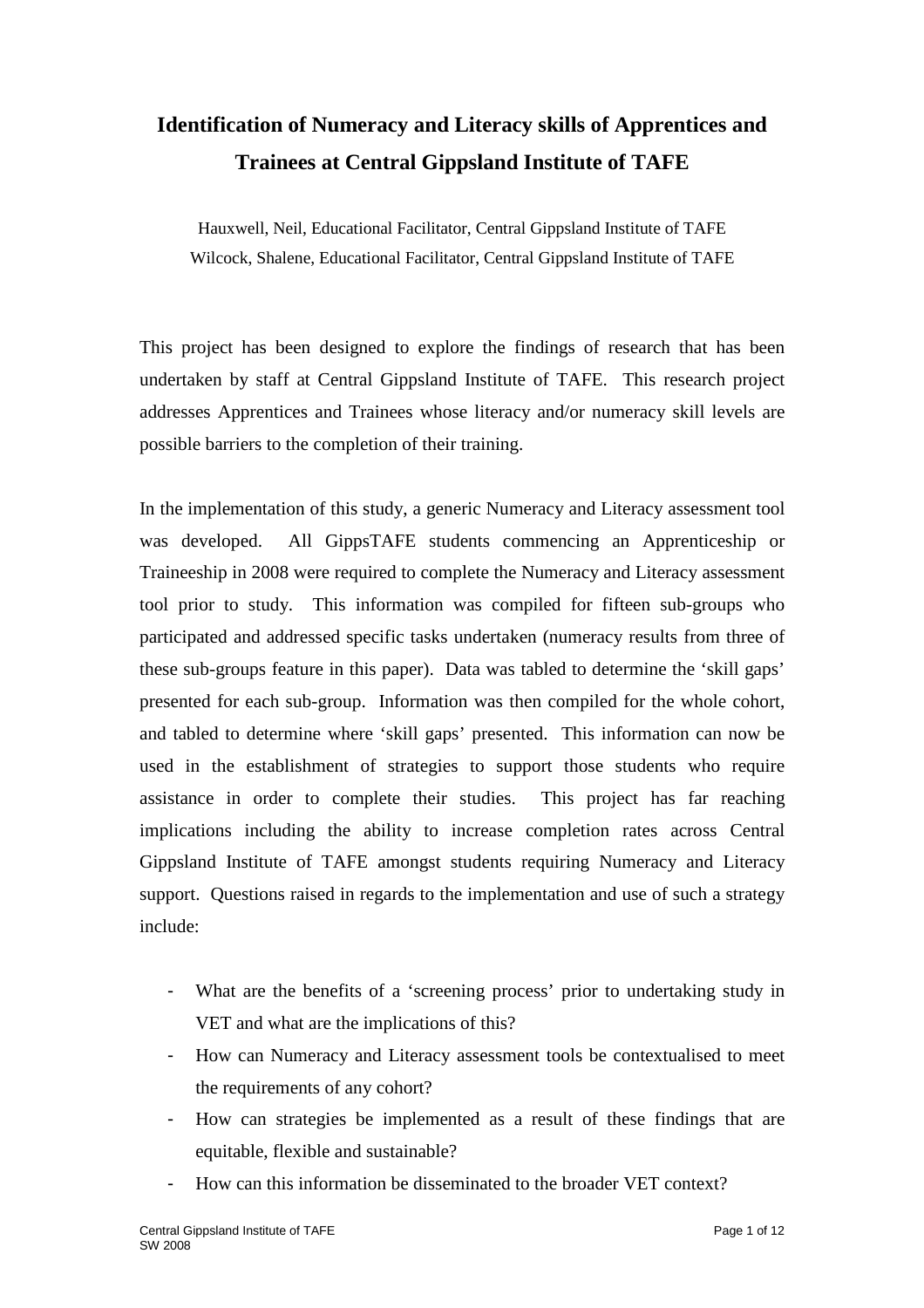### INTRODUCTION

In 2004, the Australian federal government identified the need to address barriers to learning including 'literacy [and] numeracy', by 'taking positive steps to achieve equality of participation and achievement'. These learning needs should be attended 'through an integrated diversity management approach' (Shaping our Future, 2004, p.17). In 2007, Kevin Rudd released the policy document: Skilling Australia for the Future. This paper identified the need to address 'accountability for quality and increas[e] completion rates', stating that the delivery of training in Australia will be 'more flexible and responsive to the needs of industry and individuals', including '[l]iteracy and numeracy' (Skilling Australia for the Future, 2007, p.9-12). In a study into reasons for non-completion and dissatisfaction among apprentices and trainees, Snell & Hart (2009), identify issues for apprentices and trainees 'in training but at risk of not completing' such as 'problems in workplace, low wages, problems with training, lack of support, ….requirement of what is probably a temporary job or wrong career choice' (p.52). In that study, factors such as skill gaps in numeracy and literacy were not addressed. These may be issues that underpin those identified.

As a Registered Training Organisation (RTO), Central Gippsland Institute of TAFE (GippsTAFE) is required to conduct a 'pre-training review of literacy and numeracy skills for each eligible apprentice and trainee'. Where there is a discrepancy between the apprentice's/trainee's skill levels and the skills required to successfully undertake the training, the RTO is obliged to provide 'literacy and/ or numeracy support'. (Apprenticeship Traineeship Training Program (ATTP) Minimum Performance Standards (MPS), 2008, p.12). It is by this definition the term 'skill gaps' is used as a reference in this study. It was identified at GippsTAFE that an institute-wide approach, using a standard diagnostic 'tool' to determine skill gaps in numeracy and literacy in enrolled trainees and apprentices was required to meet the ATTP MPS. This paper examines the results of data collected from fifteen sub groups who represent all apprentices and trainees enrolled in study at GippsTAFE in 2008. This follows the introduction of this diagnostic 'tool' and explores how this information may be interpreted to implement quality literacy and numeracy support interventions both at GippsTAFE and the broader Vocational Education and Training (VET) sector.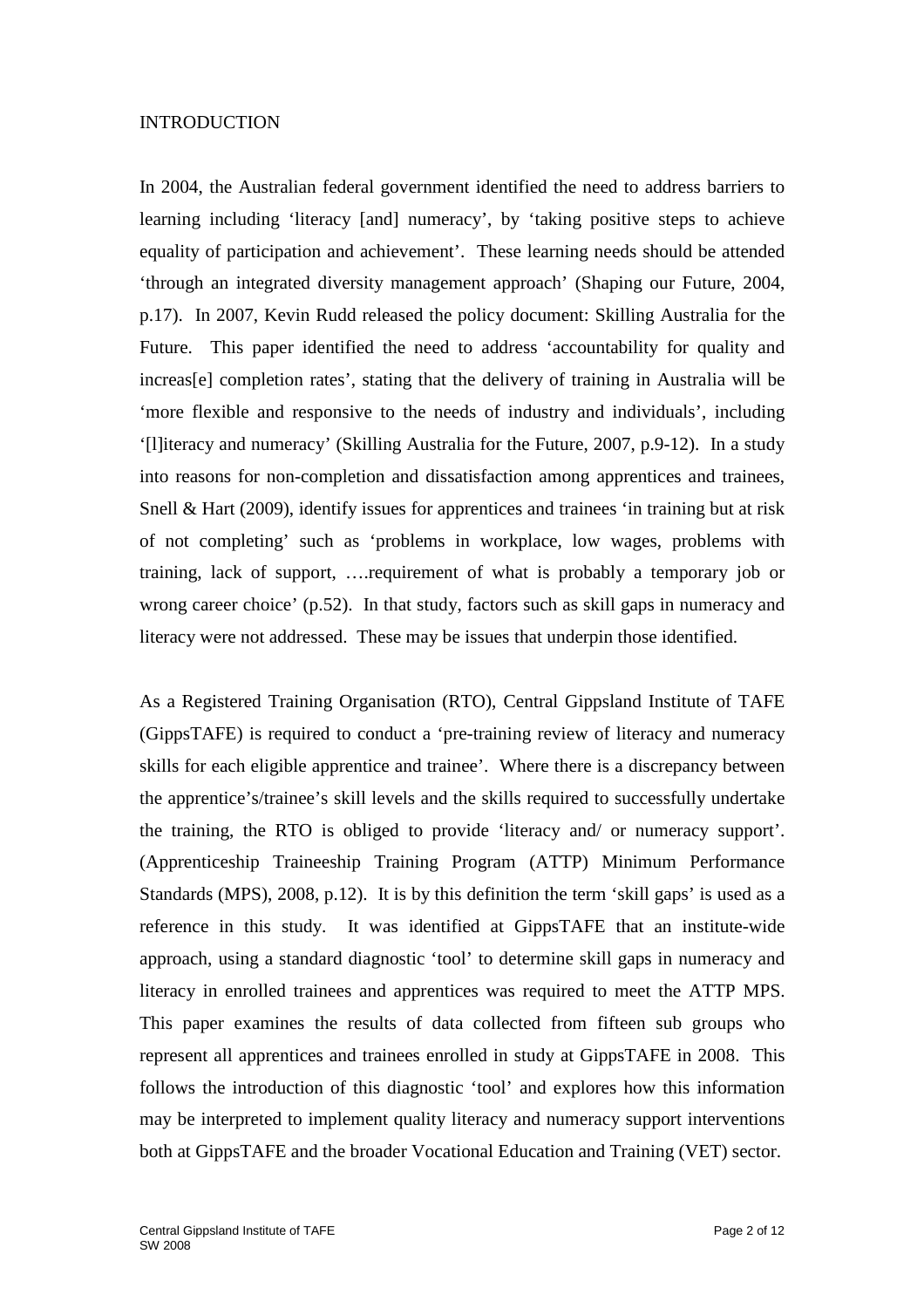The use of an institute-wide approach in the diagnosis of skill gaps amongst apprentices and trainees at GippsTAFE is essentially a 'screening process'. There are implications here regarding the use and distribution of this information. Is the generic assessment tool suitable to determine if there is a discrepancy between the apprentice/ trainee skill levels and those required of the student whilst undertaking study at GippsTAFE, in any area of study? If not, how can it be contextualised while maintaining validity? How should the information gathered by the process of assessment be disseminated and utilised to ensure it empowers participants rather than 'label' them? What strategies can be implemented to address numeracy and literacy skill gaps identified in analysis of data that are equitable, flexible and sustainable?

### RESEARCH METHOD

The research addressed in this paper was conducted on an 'informal' basis. Those involved in the collection and collation of data for this project have no formal training in research. Informal research can be 'quite effective as a "first warning" mechanism to alert you of member and industry trends, issues, and impressions. Data collected informally is also an excellent starting point for more comprehensive efforts, or to quickly test an idea prior to a more rigorous study' (AWP Research, 2009). A screening tool was used to gather information from participant apprentices and trainees who undertook study at GippsTAFE in 2008. This process was required to meet ATTP MPS and initiated by GippsTAFE as a RTO. The collection, tabling and interpretation of data as a result of this screening process was undertaken by an Educational Facilitator who had been assigned the role of facilitating the implementation of the numeracy and literacy screening process for apprentices and trainees undertaking study in 2008 at GippsTAFE. After identifying a need to do more than simply assess and categorise students for support, the collection and collation of data was initiated. This information could then be used to shape the development of numeracy and literacy assessment tools, to question strategies to address skill gaps in numeracy and literacy at GippsTAFE and to share this information with other VET practitioners.

Educational Facilitators are well versed in the collection, analysis and distribution of information, in a climate of diversity in regards to client, location and type of delivery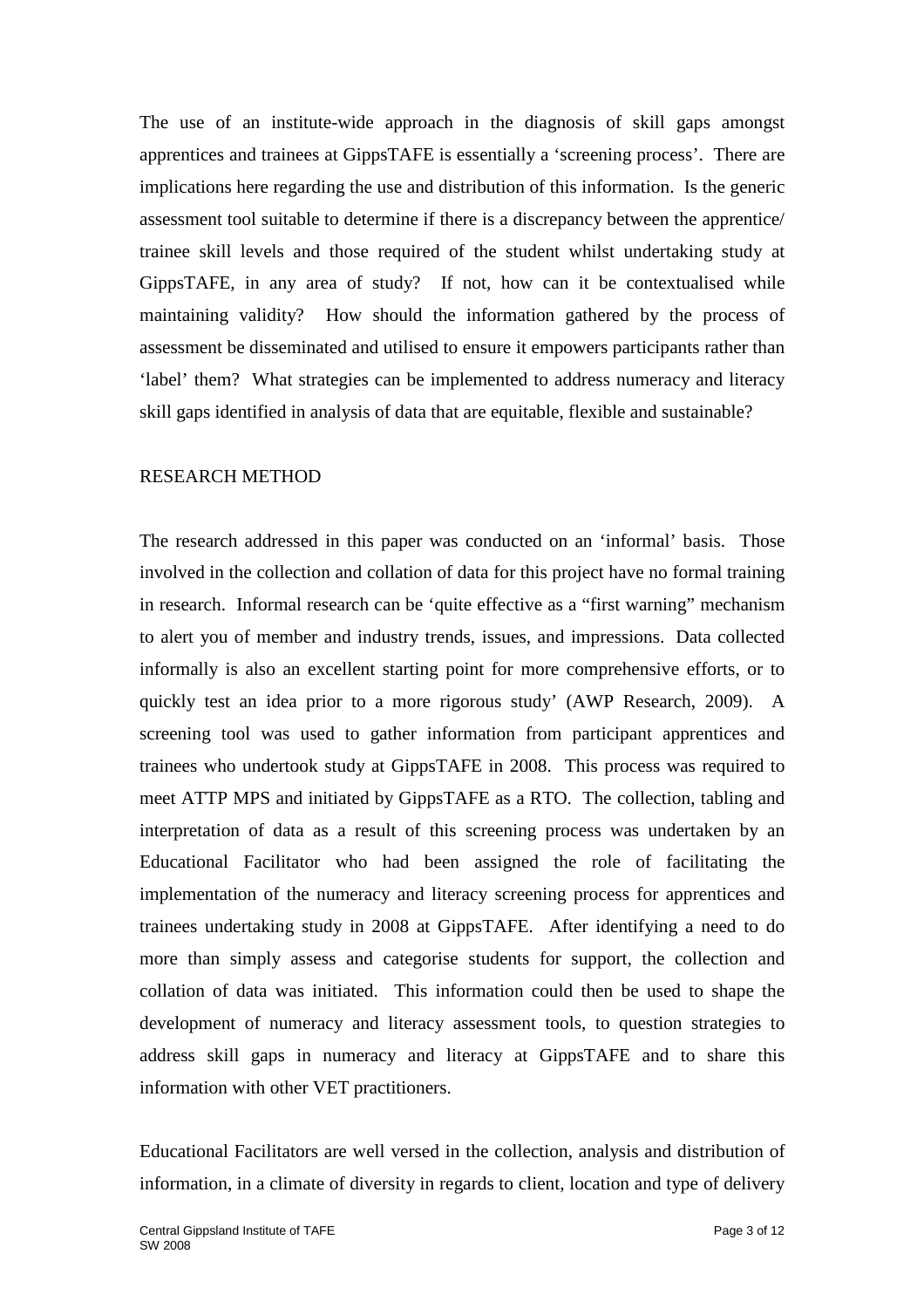required and the need for maintenance of currency in skill delivery. Dickie, Eccles, FitzGerald and McDonald (2004, cited in Mitchell, 2005) describe this as 'an environment characterised by increasing diversity in the client base; increasing sophistication in client expectations; change in products and expansion of options for training delivery; changes in employment, work roles, team structures and places of work; increasing competition and increasing demand; and globalisation of the training market'. Given the need for VET Practitioners to operate effectively in this ever evolving environment, it is likely also they will identify issues relevant to this context. It is also possible they may identify issues or trends that may not have been identified in formal research programs. The need to monitor the development of numeracy and literacy assessment tools, to question strategies to address skill gaps in numeracy and literacy and to share this information with other VET practitioners in the promotion of increased completion rates amongst apprenticeships and traineeship are such examples.

For this research, quantitative data was collected following the implementation of a generic diagnostic tool. Information was collated to identify trends in skill gaps in both individual areas of study and also the whole sample group. In 2008, five hundred and fifteen first year apprentices and trainees were assessed using the generic diagnostic tool, named: Apprentice & Trainee Skills Assessment following enrolment*.* GippsTAFE departments involved included: Automotive, Electro Technology. Hospitality, Hair and Beauty, Horticulture, Painting and Decorating, Information Technology, Business, Sport and Recreation, Joinery, Cabinet Making, Health and Community Studies, Civil Construction, Electrical Distribution and Telecommunications. These departments represent all those that enrolled apprentices or trainees in 2008 at GippsTAFE.

## ASSESSMENT TOOL

The Apprentice & Trainee Skills Assessment is a paper based document, based on questions used to measure numeracy and literacy levels. This document was prepared by GippsTAFE staff in consultation with the Apprentice Support Co ordinator, Northern Metropolitan Institute of TAFE (NMIT), who had previously developed a similar instrument for use at NMIT. It was also a modification of a pre existing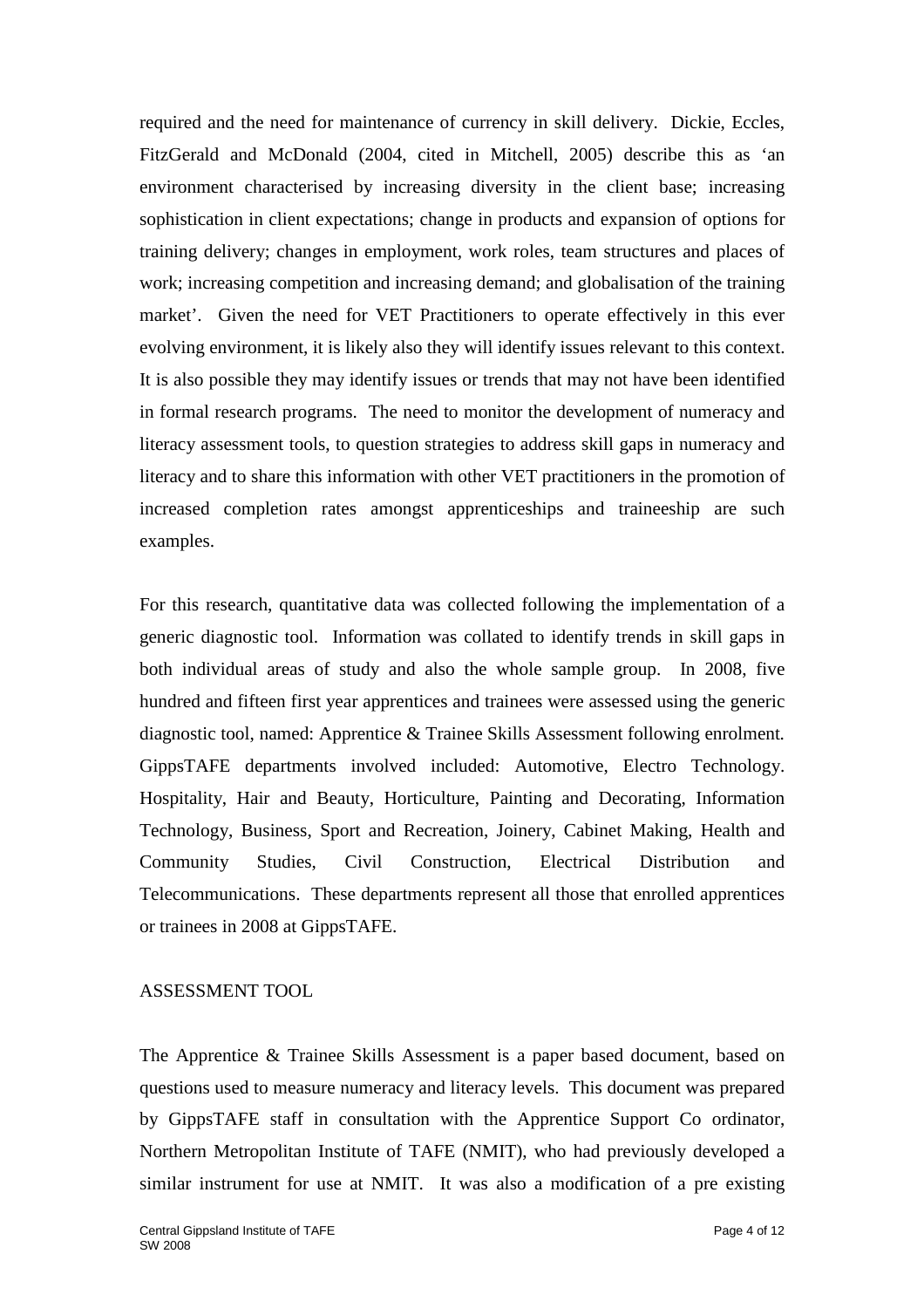document (Vocational Selection Test) produced by the Australian Council for Educational Research (ACER) which was deemed to be inappropriate for use as it was too generic and did not focus on tasks specifically relevant to trade areas. Participants were informed that the assessment is not a test and will not be used to determine eligibility to study at GippsTAFE. Rather it will be used to determine if assistance with numeracy and literacy skills is required.

The Apprentice & Trainee Skills Assessment consists of five sections that address the following:

- 1. Student personal details
- Name
- Student number
- Employer
- Phone number
- Mobile number
- Email Campus
- Course code
- **Date**
- 2. Maths

(Combination of calculation and multiple choice)

- Simple addition (Question1)
- Simple subtraction (Question 2 and 3)
- Simple division (Question 4)
- Simple multiplication (Question 5)
- Adding decimal numbers (Question 6)
- Bill payment multiplication, addition, subtraction and percentage (Questions 7, 8 and 9)
- Salary calculation multiplication, division, fractions (Questions 10 and 11)
- Reading a graph (Question 12)
- Reading a tape measure imperial, metric (Question 13 and 14)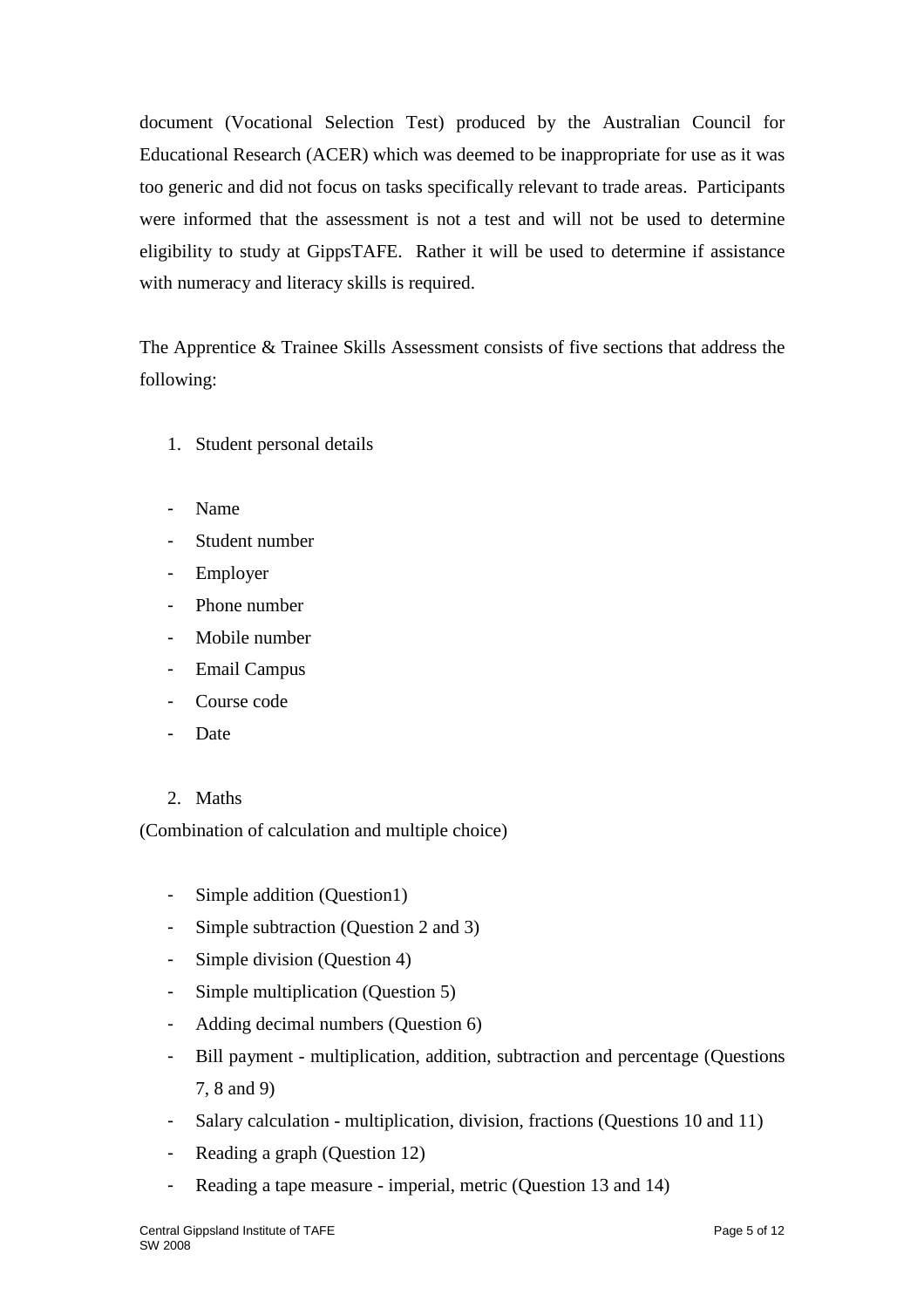- Calculation of time (Question 15)
- Perimeter (Question 16a)
- Area (Question 16b)
- 3. Comprehension
- Reading (excerpt from 'Health hazard information Acetone")
- Four multiple choice questions relating to the text
- 4. Writing

Participants asked to write about:

- Their life in 5 years, or
- Why computer skills are important

(1 page of lined paper provided)

5. Students self assessment (Participants are asked to rate their skills in maths, reading and writing as 'confident', 'OK', or 'may require additional help'. Participants are asked if they would like to receive feedback on their assessment)

Assessments were conducted without the use of calculators and maximum time of 30 minutes was allowed. Results were compiled for each sub-group who participated. Data was tabled to determine the skill gaps presented for each sub-group. Information was then compiled on a project wide basis, and tabled to determine where skill gaps presented across all participants. A skill gap (or discrepancy between the apprentice/ trainee skill levels and those required of the student whilst undertaking study at GippsTAFE), has been tabled below for three sub-groups where failure to complete a task or failure to complete a task correctly is recorded by 50% or more of participants. Skill gaps (indicated with a cross) are recorded below to demonstrate how results may differ for the three tabled sub-groups: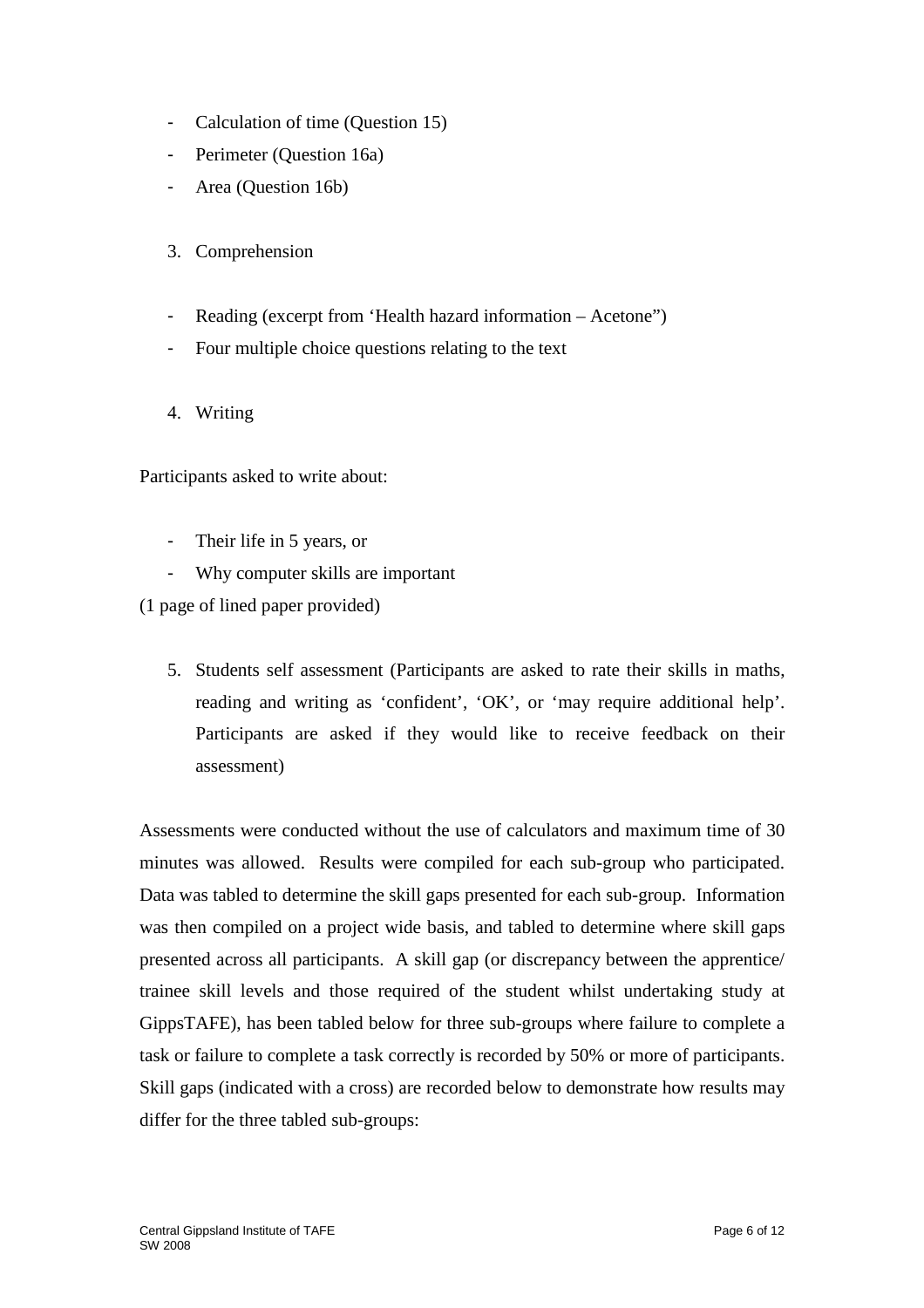1.1 A sample of three sub-groups involved in research data collection, representing differing results in different trade areas for numeracy tasks

| <b>DEPARTMENT AND</b>       | <b>PAINTING</b><br><b>AND</b> | <b>ELECTRICAL</b>         | <b>HAIRDRESSING</b>       |
|-----------------------------|-------------------------------|---------------------------|---------------------------|
| <b>NUMBER</b><br>OF         | <b>DECORATING</b>             | <b>DISTRIBUTION</b>       | (15 PARTICIPANTS)         |
| <b>PARTICIPANTS</b>         | (4 PARTICIPANTS)              | (28 PARTICIPANTS)         |                           |
|                             |                               |                           |                           |
| Simple addition             | X                             |                           |                           |
| Simple subtraction          |                               |                           |                           |
| Simple division             |                               |                           | $\boldsymbol{\mathrm{X}}$ |
| Simple                      |                               |                           |                           |
| multiplication              |                               |                           |                           |
| Adding<br>decimal           | X                             |                           |                           |
| numbers                     |                               |                           |                           |
| <b>Bill</b> payment         | X                             | $\boldsymbol{\mathrm{X}}$ | $\boldsymbol{\mathrm{X}}$ |
| Salary calculation          |                               |                           | X                         |
| Reading a graph             |                               |                           |                           |
| Reading<br>tape<br>$\rm{a}$ |                               |                           |                           |
| measure                     |                               |                           |                           |
| Calculation of time         | X                             |                           | X                         |
| Perimeter                   | X                             |                           |                           |
| Area                        | X                             |                           |                           |
| Reading                     | X                             |                           | X                         |
| Writing                     | X                             |                           | X                         |

Results of data collected indicate there are different skill gaps in different departments at GippsTAFE in 2008. These figures may vary due to the number of participants in the sub-groups and the knowledge and experience of participants in different areas of study. For example Electrical Distribution trainees who participated in this study were as a group older and more experienced than those represented in the Painting and Decorating and Hairdressing sub-groups. This is reflected in their ability to answer questions in the assessment tool correctly and also the type of questions that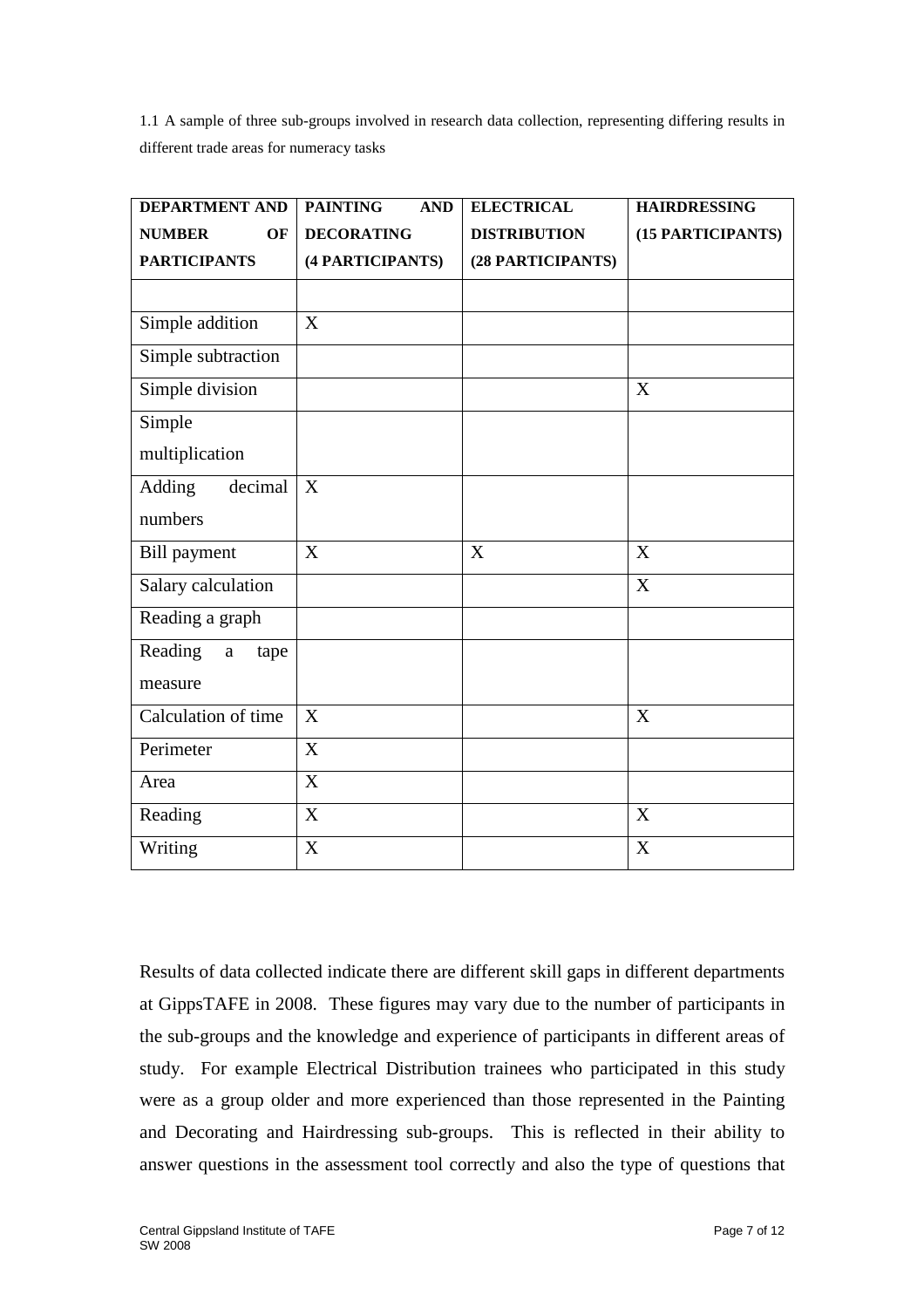were not answered or answered incorrectly. A need to develop contextualised assessment tools for different areas of study at GippsTAFE and, in turn appropriate numeracy and literacy support strategies is indicated. Implementing an institute wide approach to the diagnosis of skill gaps amongst apprentices and trainees at GippsTAFE is essentially a 'screening process'. The use of the generic assessment tool: Apprentice & Trainee Skills Assessment is not sufficient to meet the needs of all apprentices and trainees in all areas of study at GippsTAFE.

For the overall group (515 participants), results in the form of percentage for questions regarding numeracy answered incorrectly are recorded. Skill gaps are defined as when 50% or more of the overall group answered questions incorrectly or could not complete the task. This is demonstrated on the table below:

1.2 Table of overall group of apprentices and trainees enrolled at GippsTAFE in 2008 with incorrect answers to questions in the numeracy section of the numeracy and literacy assessment tool.



Results tallied for all 515 participants from all areas enrolling apprentices and trainees at GippsTAFE in 2008 indicate skill gaps in tasks regarding Bill payment (multiplication, addition and percentage – questions 7 and 9) and Salary calculation (division and fractions – question 11). This indicates that as a cohort, participants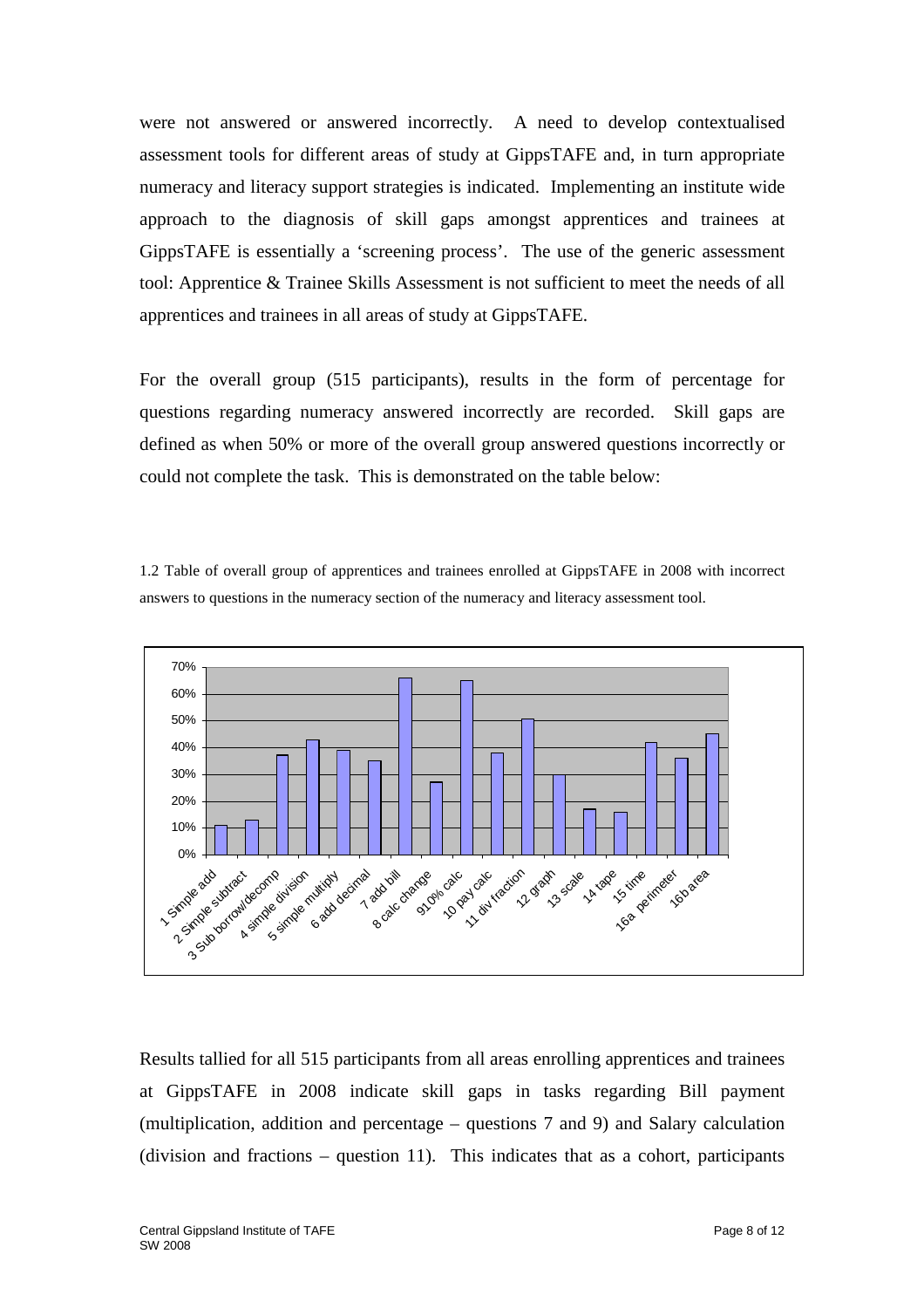could complete basic tasks such as simple addition, subtraction or multiplication correctly but given more complex tasks they were unable to complete or complete with a correct answer.

A need to implement quality literacy and numeracy support intervention is indicated. Programmes such as the 'Literacy, Numeracy and Special Learning Needs Programme', which 'aims to improve the literacy, numeracy and other learning outcomes of students who are educationally disadvantaged and who require additional assistance' (DEEWR, 2009), offer assistance to students with identified learning disabilities. What of those who have undisclosed disabilities? Or those who have not had the opportunity to learn in an environment that caters to their learning style or preference? Finding solutions to skill gaps in numeracy and literacy is essential both at GippsTAFE and the broader VET sector. Questions remain as to how these interventions should be shaped, and how this information may be disseminated both to GippsTAFE staff, and the broader VET sector.

The use of a generic screening tool to determine numeracy and literacy may be flawed. Given learners differing knowledge and experience, learning styles and preferences, it is unlikely a paper based generic assessment tool will accurately assess the numeracy and literacy of all apprentices and trainees. Tools to assess numeracy and literacy require contextualisation. This may be addressed by category of industry, cohort or even individual learner. It is likely to be an evolving process and one that requires flexibility. The key to this may be address by Dawe & Guthrie, (2004, cited in Mitchell, 2005) who state:

[J]udging within an ever changing environment…. may require working more effectively across disciplines and developing more personalised arrangements for delivery. VET providers need to identify where their strengths lie and build industry partnerships in these areas. Close collaboration with industry partners will enable VET providers to ensure the appropriate balance of practical and theoretical skills (p.1).

Such a perspective refers to the relationship between industry and training in the VET sector but this approach also transfers well to the development of contextualised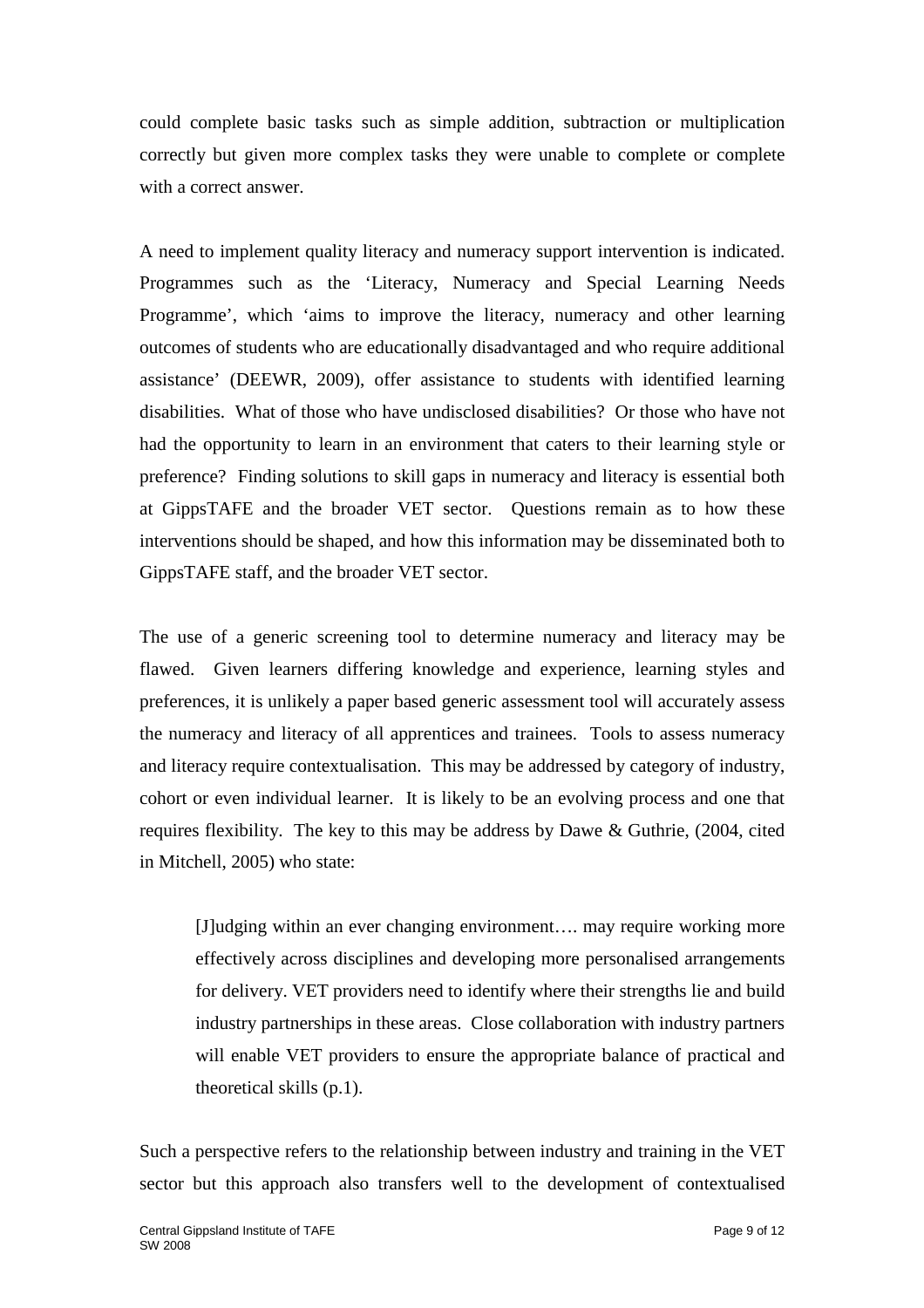screening tools to determine numeracy and literacy skill gaps. These should be: personalised, collaborative and balanced.

## **CONCLUSIONS**

The research element of this project is less than formal and methods usually practiced in the formal collection and analysis of research have not been practiced. Despite this, the collection, collation, analysis of data regarding numeracy and literacy by VET Practitioners and more importantly discussion of findings amongst colleagues has great merit. 'Addressing skill shortages continues to be a major challenge for Australia with far reaching implications for the country's future economic prosperity. Improving completion rates among apprentices and trainees will help meet these challenges' (Snell & Hart, 2009). Given the need to address these challenges and the impact this will have both on learners and Australia's economic future, identified skill gaps in numeracy and literacy require strategies to support learners. This is true both in the early stages of study to initiate engagement, and during the period of study to embed a culture of lifelong learning. Snell & Hart (2009) say, 'Given the Rudd Government's election proclamation to carry out an Education Revolution it may be the opportune time for policy makers to pursue a fundamental redirection of Australia's vocational training system in order to better meet the nation's skill challenge'. In the mean time, if issues affecting attrition rates in apprentices and trainees are identified by VET Practitioners as being underpinned by skill gaps in numeracy and literacy, VET Practitioners are well placed to initiate the process of identifying and implementing strategies to address these issues.

The development of flexible, contextualised assessment tools to determine numeracy and literacy in apprentices and trainees should be addressed. The delivery of apprenticeships and traineeships do require a 'cross pollination' of skills. This is true more so as industry requires flexibility in its workers. Numeracy and literacy to date had been largely delivered by numeracy and literacy specialists. Perhaps it is time to up-skill all VET educators so as the basic or required numeracy and literacy skills learners require to engage in and complete studies may be integrated into their learning programmes. Collaboration with other departments within educational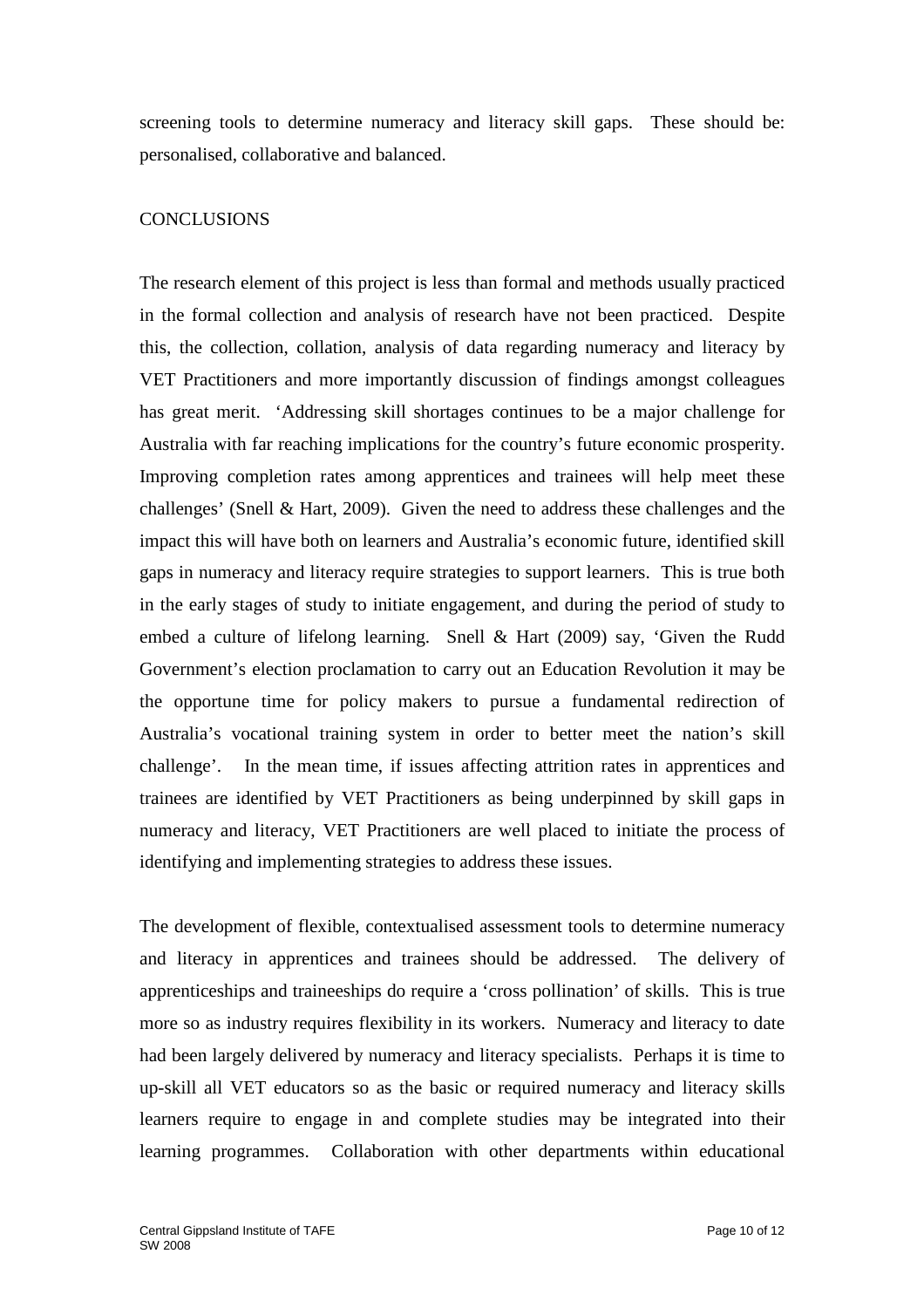institutes but also other educational bodies via networks would enable consistency and efficiency in this process.

Implications regarding the use and distribution of information collected in determining skill gaps in numeracy and literacy in apprentices and training requires further discussion. If there is the potential for information collected about a learner to be used to label and discriminate against them rather than to enable assistance to engage in learning, the process is flawed. Training for VET Practitioners in the implementation of screening tools and strategies to address gaps in numeracy and literacy is paramount in the facilitation of increased completion rates for apprentices and trainees. This in turn empowers VET educators to work with a solid grounding to analyse, reassess and reshape strategies facilitating a process that is flexible, adaptable and sustained.

Collection and analysis of data regarding skill gaps in numeracy and literacy at GippsTAFE should be ongoing. Changes on a global, federal, state or even institute wide level may affect training for apprenticeships and trainees in areas such as enrolments, industry requirements and areas of study. Trends in data collection may change over time with different student intakes. More research is required to explore how intervention into skill gaps in numeracy and literacy should be shaped, and how this information may be disseminated both to GippsTAFE staff, and the broader VET sector. This may be achieved via further qualitative research. It is likely that effective strategies to address skill gaps in numeracy and literacy are currently in place across the VET sector. Data collection, the development of networks and the sharing of knowledge and ideas on this topic will be paramount to finding effective solutions.

## ACKNOWLEDGEMENTS

The following people should be regarded due to their participation in this research project:

• Neil Hauxwell – Research facilitator, Community ACCESS Centre, Central Gippsland Institute of TAFE (GippsTAFE)